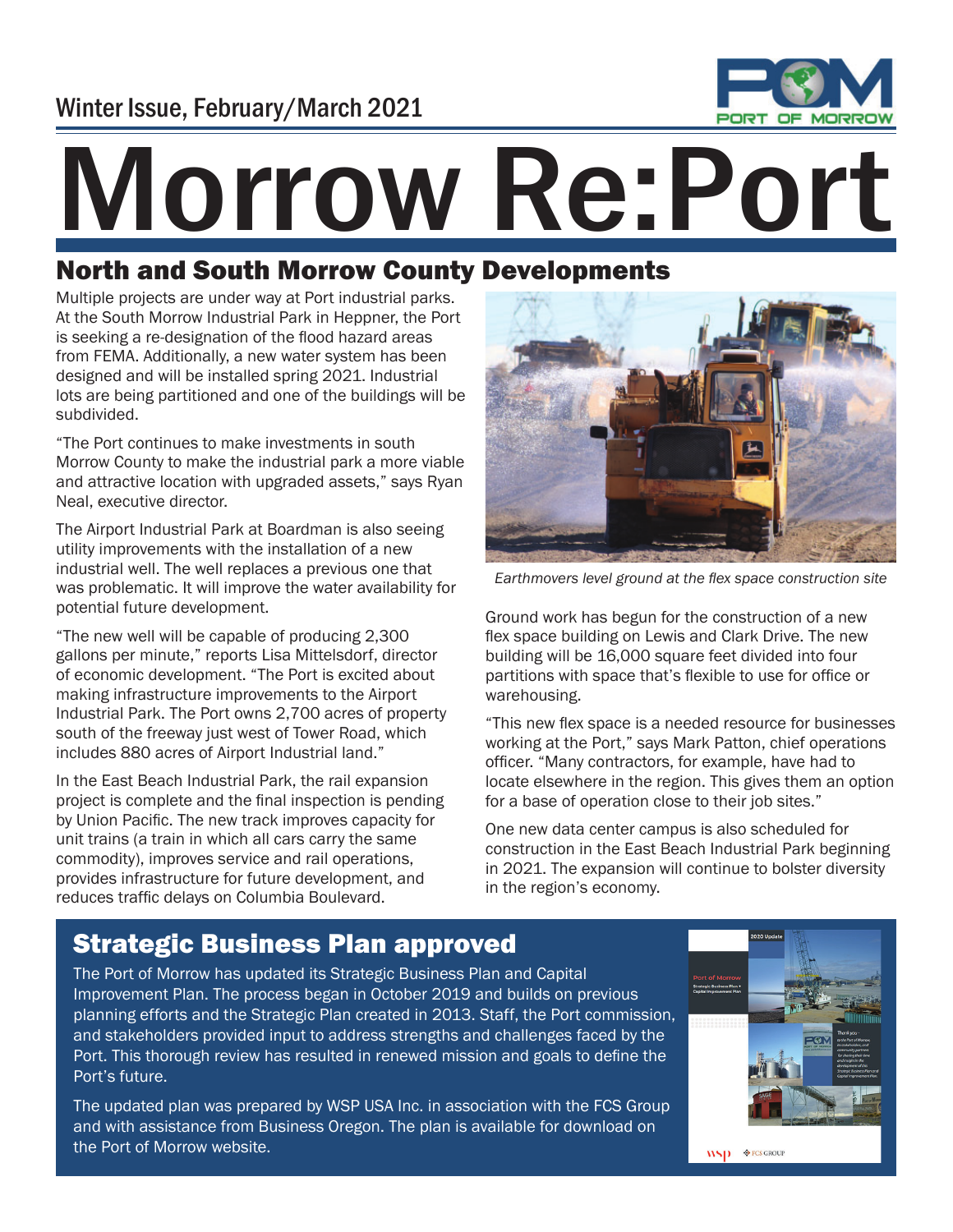*Pictured below: Morrow County high school students get hands-on experience in career fields they are interested in during the 2019- 2020 school year.* 



*Alyssa, Irrigon High School Healthcare at Columbia River Health*



*Edwin, Riverside High School Information Technology at Port of Morrow*



*Tryston, Heppner High School Metal Fabrication at Blue Mountain Manufacturing*



*Eva, Ione Community School Finance at Bank of Eastern Oregon*

### Morrow County High School Internship Positions Open for 2021-2022

The Morrow County High School Internship Program is open and accepting applications for the 2021-2022 school year. Over 50 internships are available across all Morrow County communities. All sophomores and juniors are invited to apply. The application period is open March 1 through April 16, 2021.

This is a unique opportunity to gain valuable work experience, get paid, and receive high school credit. Students are encouraged to explore internships related to their career interest. Internships are available in multiple sectors including:

- **healthcare**
- finance
- agriculture
- manufacturing
- education
- maintenance
- mechanics
- information technology
- and more

All positions are paid minimum wage and students can work up to 15 hours each week.

"We appreciate all of the partnerships that make this program possible," says Kalie Davis, director of workforce development. "Employers across Morrow County are forward thinking and understand the benefits of connecting with students getting ready to enter the workforce. In addition, we have the benefit of working with Intermountain ESD to ensure employers have the opportunity to provide these experiences without additional barriers."

All internship positions are posted on the Intermountain Education Service District Career Website https://intermountain.tedk12.com/hire/index.aspx

Students who have questions can reach out to Kim Rill, Education and Workforce Training Coordinator at 541-371-0980 or via email kimberlyr@portofmorrow.com.

Businesses may contact Kalie Davis, Director of Workforce Development at 541-571-1624 or email kalied@portofmorrow.com.

The program is a partnership between Morrow County School District, Ione School District, InterMountain Education Service District (IMESD), and the Port of Morrow. Funding for the program comes from the Morrow Education Foundation via the Columbia River Enterprise Zone.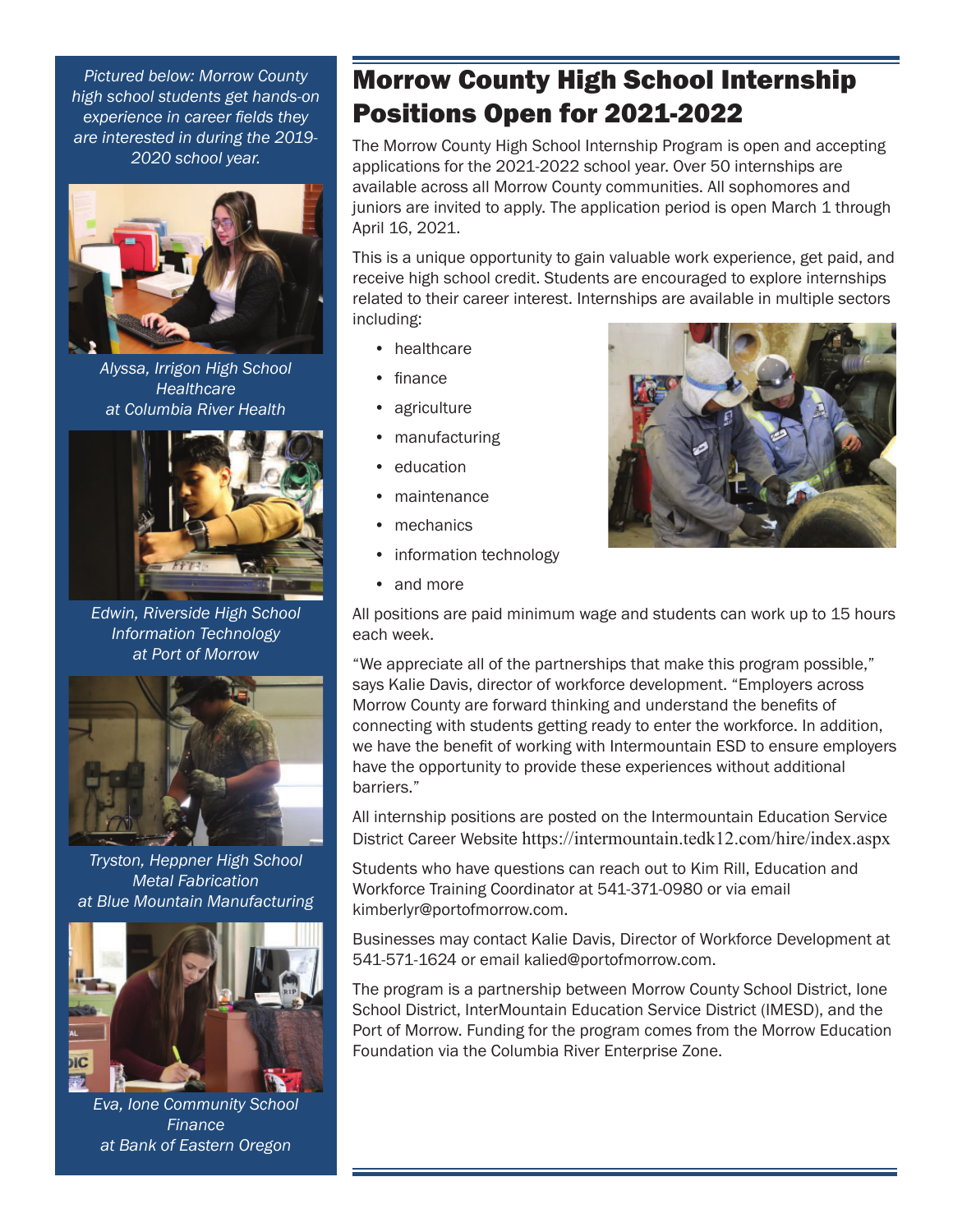### New staff in the spotlight

Travis Aker joins the Port of Morrow Warehousing as the Operations Manager. He brings 15 years' warehousing experience with duties ranging from sweeper to leadership roles. He says several things peaked his interest about the position in Boardman. Aker heard how the Port is involved and committed to helping the region. "That's important to me,"



he shares. "Boardman is a very tight-knit community. Everyone helps each other out. It's important to me to work with people who are going to help those around them succeed and I feel very fortunate to be a part of that."

Edwin Pacheco joins the Port as a Helpdesk Technician. Pacheco has lived in Boardman all his life and started with the Port of Morrow during the inaugural year of the Morrow County High School Internship Program. "I had the opportunity to learn from someone who is a professional and get practical experience," says Pacheco. "Because of the internship,



I discovered that I wanted to pursue the IT field as my career." Pacheco graduated from Riverside High School in 2020 and is currently enrolled in BMCC's Data Center Technician program.

Kimberly Rill fills a new position at the Port of Morrow as the Education and Workforce Training Coordinator. Rill grew up in Hermiston and attended Eastern Oregon University. She most recently was the CEO for the Hermiston Chamber of Commerce. "This position intrigued me because it's a bridge between education and business and a great way to encourage local



students to return to Morrow County for their career," shares Rill. "I'm also really excited about the SAGE Center and finding creative ways to engage schools and encourage education about agriculture, logistics, and industries located at the Port. I think it's an exciting time to be a part of the Port of Morrow with many future developments on the horizon."

Jeffrey Hampton started in January as the Geographic Information Systems (GIS) Technician, a new position in the Port's engineering department. Hampton previously worked for the City of Indianapolis. He has had a longterm interest in industrial technologies, including computer aided drafting, passive solar design, architecture, and engineering. He found the position



listed online and was attracted by the inclusion of field work and system development. "I am looking forward to the opportunity and challenge of developing GIS for the Port," Hampton says, "and also exploring a different part of the country."

Rob Schultz has been an IT Consultant with the Port of Morrow since 2019. Raised in Heppner, he has 19 years of military service working in information technology. Schultz states that he is excited about working hands-on with technology again and is thankful to be close to home and working in a field he loves. Now retired from the military, Schultz began his full-time role as Server Systems Administrator in early 2021.



The Port also welcomes new staff at the Golf Club, Maintenance, and Warehouse facilities:

> Marker 40 Golf Club Emma Mueller

> > **Maintenance** Forrest Dyer Cody Zimmerly

**Warehouse** Juan Garcia

Payton Lehman

Kenia Maldonado

Adrian Talamantes

Alexander Valle

Silvestre Vazquez Olguin

Roberto Vazquez